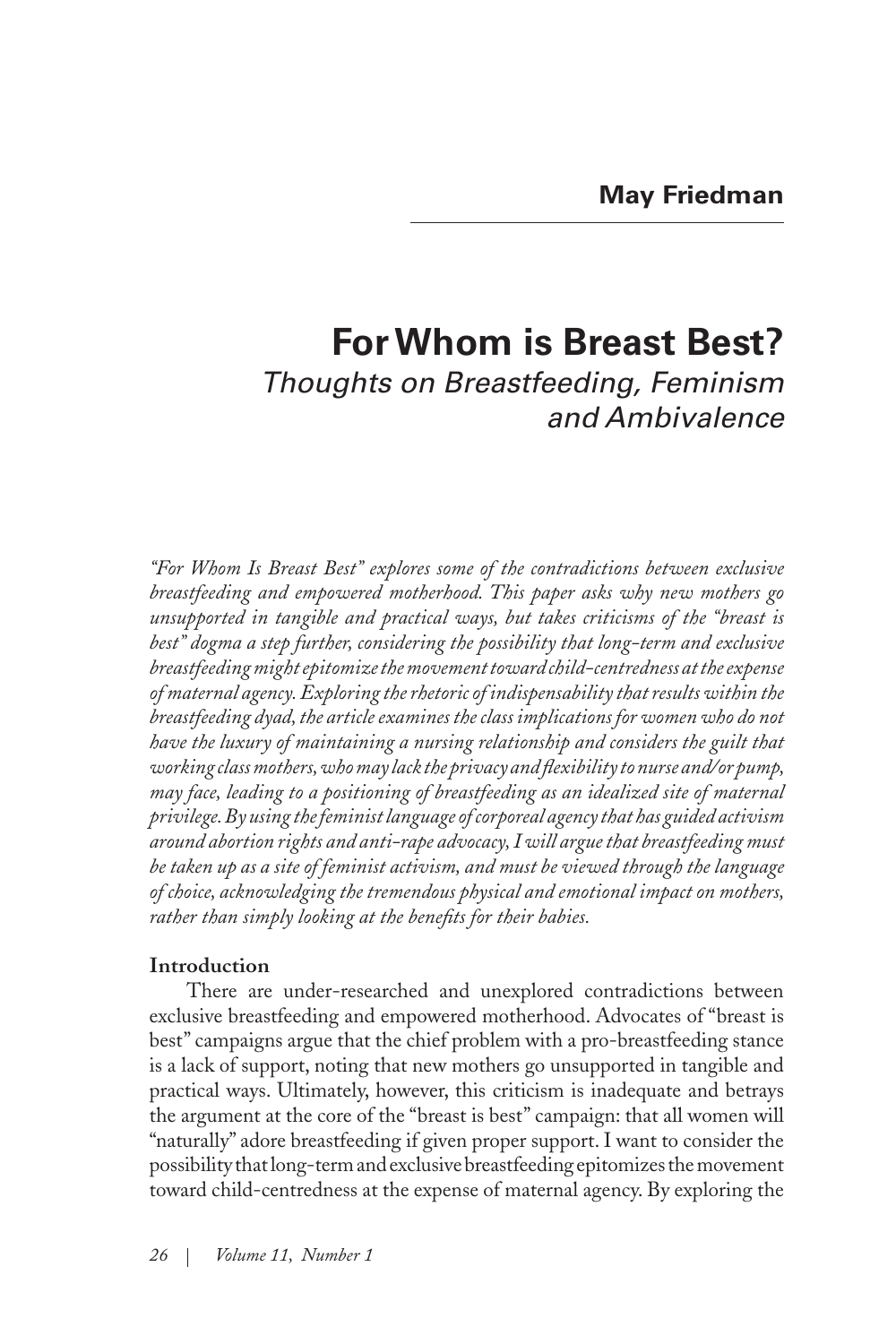rhetoric of indispensability that results within the breastfeeding dyad, I aim to examine the class implications for women who do not have the luxury of maintaining a nursing relationship and consider the guilt that working class mothers, who may lack the privacy and flexibility to nurse and/or pump, may face, leading to a positioning of breastfeeding as an idealized site of maternal privilege. By using the feminist language of corporeal agency that has guided activism around abortion rights and anti-rape advocacy, I will argue that breastfeeding must be taken up as a site of feminist activism, and must be viewed through the language of choice, acknowledging the tremendous physical and emotional impact on mothers, rather than simply looking at the benefits for their babies.

## **A locus for ambivalence**

Before the babies, in the days when my breasts tended more toward plaything than all-you-can-eat buffet, I hadn't thought a lot about breastfeeding. I intended to try it, I hoped it wouldn't be too painful and that the baby and I would get the hang of it quickly, but on the whole, given the hours I spent poring over books on pregnancy, the all-important time spent contemplating the epidural, it seems ridiculous, in hindsight, that I didn't really think about breastfeeding.

And the babe was born (without an epidural, incidentally), and he was placed to my breast and everything went … perfectly. He latched. He latched again. It didn't hurt very much. He ate a *lot*, but he ate well. He gained weight quickly and thrived. Okay, yes, there was that brutal couple of weeks of engorgement where our house constantly smelled of rotting cabbage, but on the whole … piece of cake. Right? Not right. The problem was … I didn't like it. I didn't like it at all. To my shock and dismay, breastfeeding became the locus for all of my ambivalence about motherhood and all my rage about gender roles, wrapped up in the "perfectly balanced nourishing meal for baby!"

#### **Breast is best…**

Before I had the baby, I was already vaguely concerned about the aggressiveness of marketing campaigns around breastfeeding, as well as the strange contradictions between the fervency with which breast was presented as best and the outright hostility to breastfeeding that I perceived the rest of the time. Our office had a nursing room, a sequestered windowless chamber in the back of the building with a shabby glider rocker and a change table. My nursing friends would heave their enormous strollers through elevators while their babies screamed on the way to the nursing room in the shopping mall. On the rare occasion that I saw a mother nursing in public, she looked guarded and tired. If I had any concerns around the "Breast is best" message that was looming from every wall of the health centre where I worked, it was simply that the message went unsupported in practical, concrete ways. Everything was designed to prevent me from breastfeeding: the lack of comfortable space,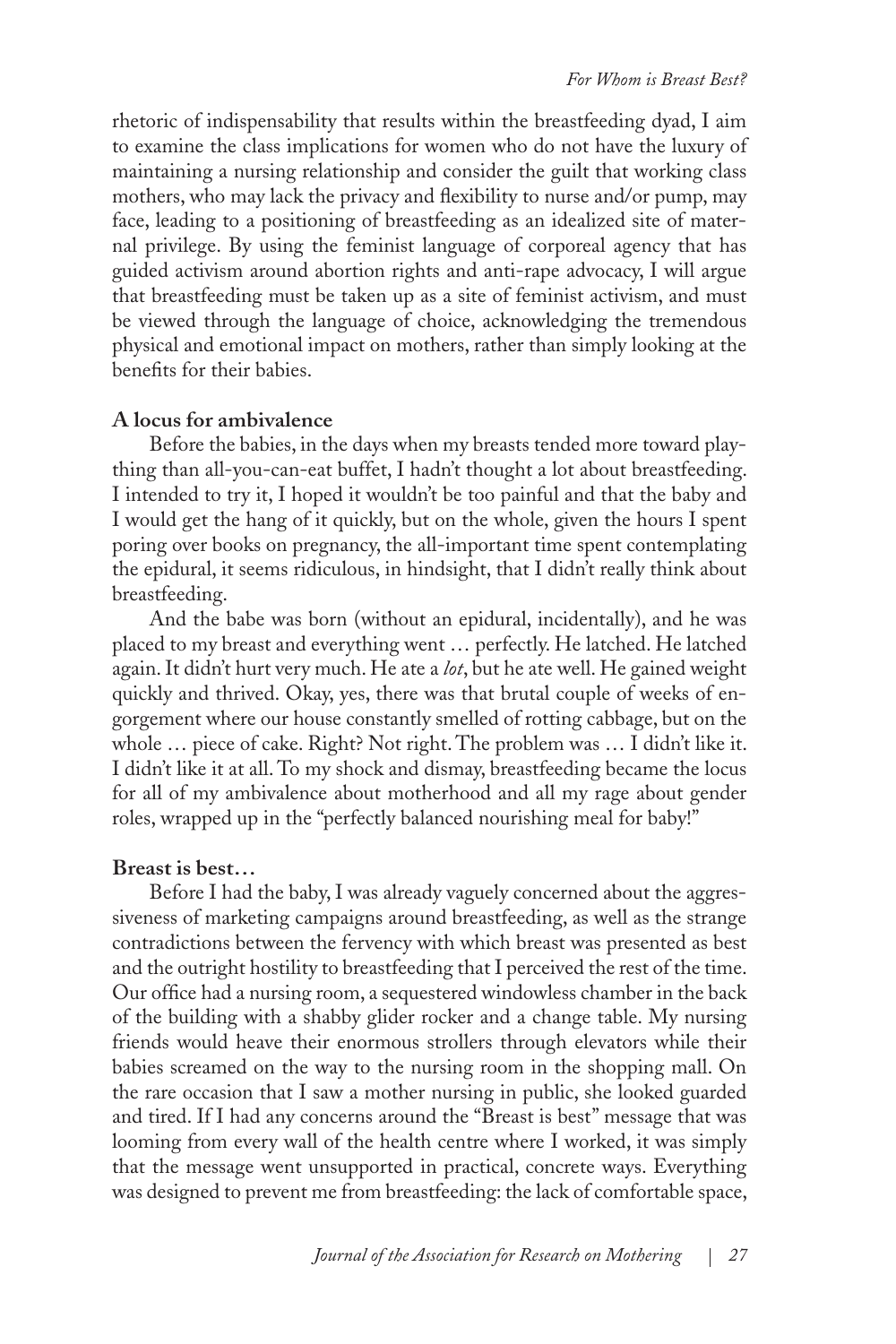the concerns about modesty from my parents and other family, the big box of formula that had arrived on my doorstep in my last month of pregnancy. As a feminist, I could see the problem with the campaign only in terms that spoke to the *contradiction* between the message of "breast is best" and the obvious low priority placed on breastfeeding in virtually every way. By having a midwife, by surrounding myself with supportive friends and defiantly refusing to be sequestered each time my baby needed to eat, I would make sure that breast *was* best for us. But there we were, months later, with ample support and nursing well established and I was still unhappy. I was on maternity leave and didn't need to worry about pumping at work. I was comfortable and experienced enough to nurse wherever I needed to. And I *still* didn't like it very much. What was wrong with me?

What was wrong was that breastfeeding was *not* best for us: it was best for *him.* It really wasn't all that great for *me.* Oh, there were aspects of it that I liked, in terms of convenience and the warmth of snuggling my tiny boy … but those reasons would probably have made me enjoy nursing once or twice a day. Maybe three times. I really wasn't getting the joy of nursing the ten or thirty times a day, and night, that my little one seemed to require. On a mundane level, my breasts were slightly sore and bruised feeling. I still struggled with engorgement periodically. And while I had lovingly embraced my ripe pregnant body, my nursing body seemed overripe, unfamiliar and uncomfortable. Through the wintertime, I was often cold and resented the *draftyness* of breastfeeding.

These concerns, however, paled next to my real source of discomfort. Ultimately, I most resented the ways that breastfeeding made me indispensable. No bottles for my boy—not because I was afraid of the dreaded nipple confusion, but rather because he was a discriminating gourmand who would only take his nectar from the source, thank you very much. Coupled with the fact that he hated solid food, I was intractably tethered for nearly a year. Now, undoubtedly some parenting models, particularly attachment parenting, would tout that as a benefit of breastfeeding, that the biological connection of mother and child *ought* to be one of indispensability. Despite the fact that I tend toward attachment parenting in many respects, however, I am very uncomfortable with the extent to which such philosophies tend to promote child-centredness at the expense of mothers. I certainly didn't think my child should crawl to the fridge to fix his own bottle in the middle of the night, but I *did* think that perhaps it would be nice if Dad could feed him for a change.

# **…for whom?**

Ultimately, it was this seemingly undiscussed contradiction between childcentredness and feminism that led to my deep ambivalence about breastfeeding. "I'd feed him if I could!" said my partner and my mom. But they couldn't. And so, from the earliest moments of his life, we were indelibly cemented together.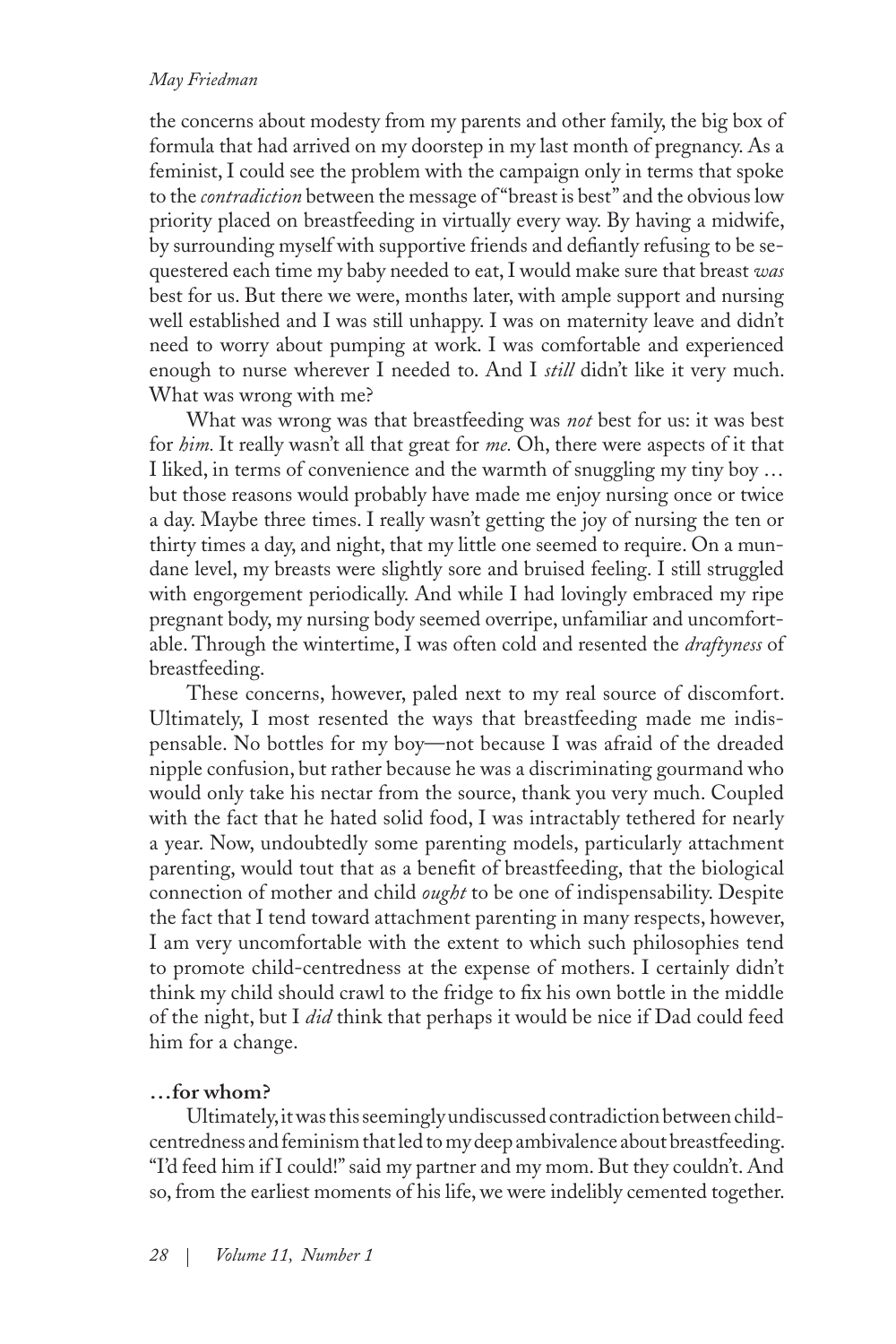What does it do to gender equality when a birth mother is immediately indispensable to her child? Can a balanced approach to parenting ever emerge from such a beginning? When Noah was two weeks old, and was sleeping for no more than twenty minutes at a time, my midwife suggested that I connect with another mother who was struggling with breastfeeding. I phoned Heather who was at the end of her rope, cracked, bleeding, and completely overwhelmed. "Even the midwives think I need to give up!" she wept. And so she did. She put her son on formula and he thrived. He quickly dropped to four or five feedings a day, and although I am *certain* that it was coincidence that he was the only child in our new-baby group to sleep through the night at two months, I found myself in the grip of a strange emotion. Heather struggled because she was not able to provide the "best" food for her son. But I struggled because I wanted the convenience and—let's face it—the sleep, that I could see occurring in my friend's family. More importantly, however, I felt that Heather and her partner had a more equal approach to parenting their son because his most basic need could be met by both of his parents.

At the core of my concern, beyond the issues of discomfort and inconvenience was this: I hated the fact that in the first months of my son's life, I was undoubtedly the only parent that really mattered. I hated the precedent that that set; I hated the extent to which it bought into gender norms that I spent the rest of my life trying to overthrow. I could live with discomfort for the relatively short time I would spend nursing my babies, but the far reaching implications of our relationship being rooted in indispensability made me fearful that the reality of shared parenting was a myth. Ultimately, the baby was *mine*, to be returned to me whenever he was truly hungry (or simply unhappy, or needed to sleep, because breastfeeding serves so many more roles than simply that of sating hunger). Through his nourishment, I became my son's source of comfort in ways that make our relationship, four years later, distinct. Author Catherine Newman (2004) observes a similar dynamic in her family, musing that, "There's no doubt that Michael is the better parent. Which makes this next thing I'm going to say all the more peculiar: At night? At night the children, well, they *hate* Michael. They loathe him. They treat him like he's a hideous stranger who's broken into the house to give them extra vaccinations and force-feed them hardboiled eggs." Newman goes on to say, "I think that some primal thing returns at night: I nursed them, and now I'm the night person. The comfort person. The long hair is part of it, but really, I think it's just the way I smell."

Undoubtedly my partner and I would have had different relationships with our children, because we are different people. But the extent to which Mama is the solace, the comfort and the rock, particularly in the middle of the night, feels like it plays to the most basic of gender stereotypes. My children love their father, adore him passionately, but they *require* me. I will never be sure, but I wonder if not nursing would have made any difference. And although I believe that the gender dynamics created by breastfeeding could be minimized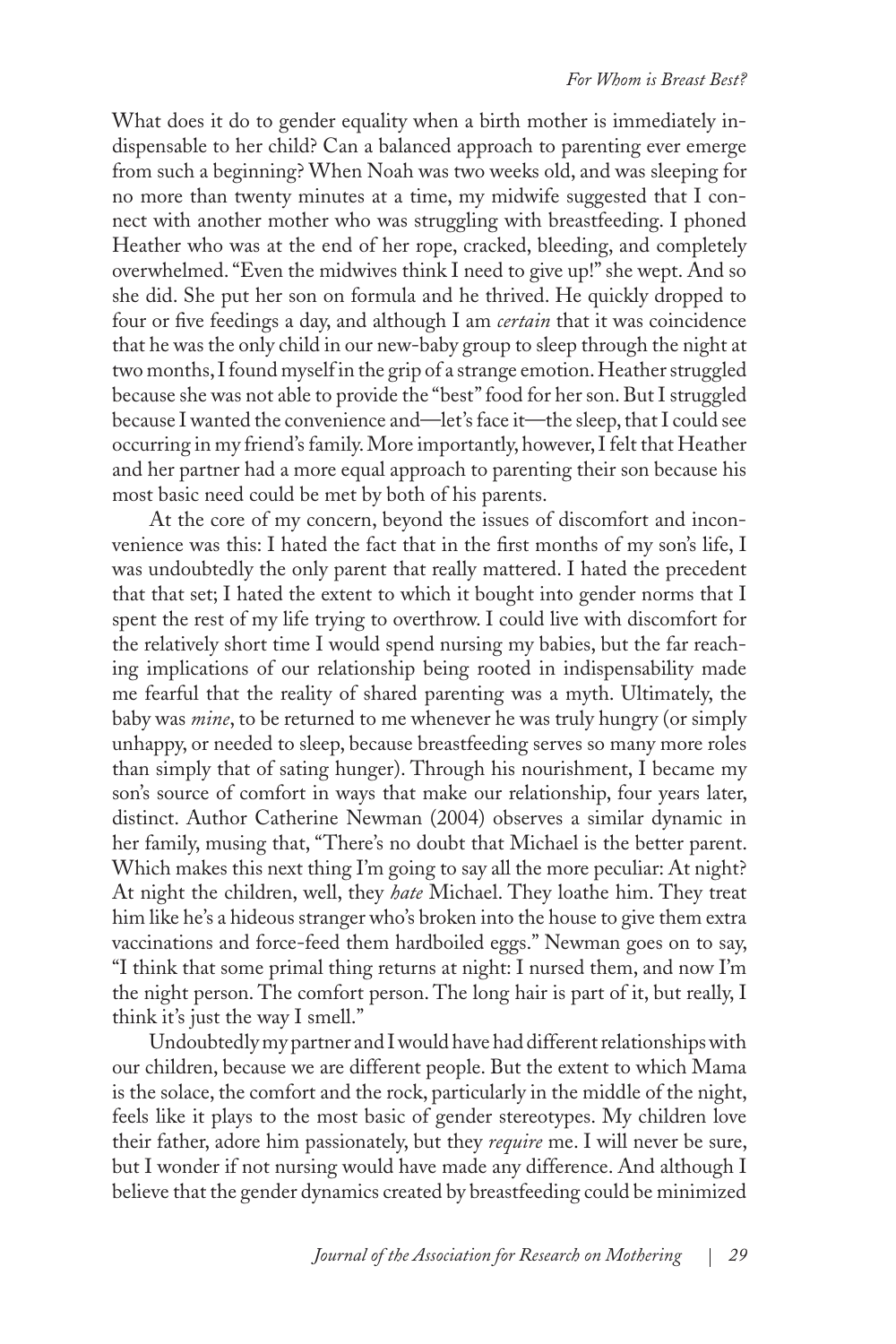in an environment that was much more genuinely supportive of breastfeeding (as opposed to one which simply strongly encourages mothers to do so with no real supports in place), I find it hard to imagine the context that would allow me live in a heterosexual relationship and nurse exclusively for six months without playing into regressive gender roles. As someone committed to raising my children in a feminist environment, I am concerned about what I teach them by my indispensability, by the frantic arrangements that need to be made for Mama to take some time out.

## **The privilege of angst: Class on the rack**

It isn't simply the gender dynamics that make "Breast is best" so problematic. I can appreciate the privilege in my owned spoiled brat insistence that indispensability is so, like, *awful*. I recognize, however, that I am enormously lucky to have the option of being tethered to my children in this way. Jodi Kantor of the *New York Times* documented the two-class system for nursing mothers in the U.S. and, presumably, in Canada (September 1, 2006). Using the example of Starbucks, she discussed the private lactation room, company supplied pumps and easily accessible refrigerator available to the company's employees at head office. By contrast, Kantor considered the experience of front-line workers who must furtively pump in one of the shop's few washrooms while anxiously counting minutes of break time. Unsurprisingly, Kantor chronicled that many blue-collar workers "choose" not to breastfeed. She noted that, "It is a particularly literal case of how well-being tends to beget further well-being, and disadvantage tends to create disadvantage — passed down in a mother's milk, or lack thereof" (A1). Of course, it is not only the baby who loses out in this scenario: it is the mother who faces the enormous expense of formula and, of course, in the face of the "Breast is best" campaign, is faced with a huge sense of guilt.

Toronto's world famous breastfeeding guru, Dr. Jack Newman (1998) considers the idea of guilt around breastfeeding, suggesting that the idea that aggressive breastfeeding campaigns make mothers feel guilty is simply a red herring put out by formula companies. He writes that,

Let's look at real life. If a pregnant woman went to her physician and admitted she smoked a pack of cigarettes, is there not a strong chance that she would leave the office feeling guilty for endangering her developing baby? If she admitted to drinking a couple of beers every so often, is there not a strong chance that she would leave the office feeling guilty? If a mother admitted to sleeping in the same bed with her baby, would most physicians not make her feel guilty for this even though it is the best thing for her and the baby? If she went to the office with her one week old baby and told the physician that she was feeding her baby homogenized milk, what would be the reaction of her physician? Most would practically collapse and have a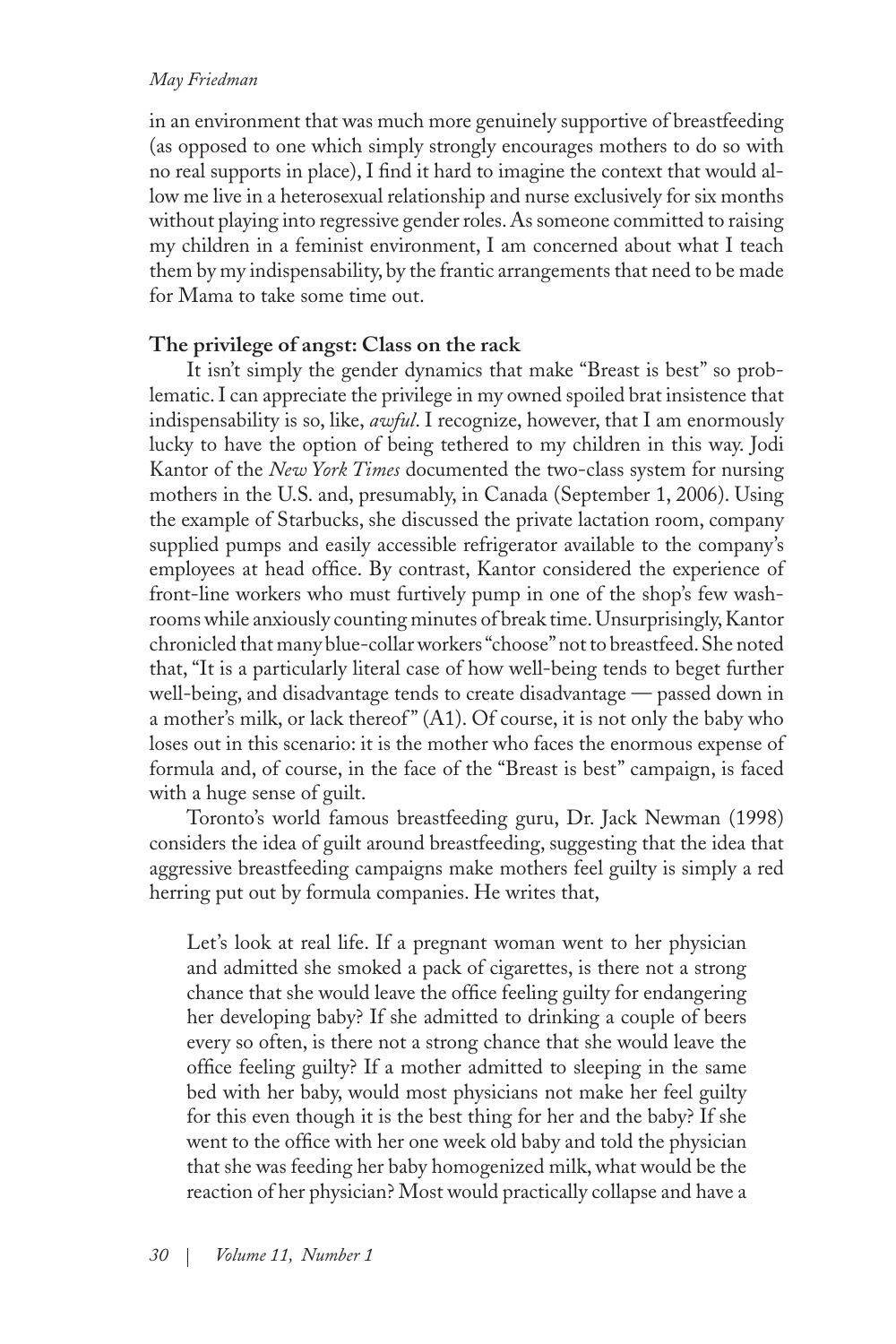fit. And they would have no problem at all making that mother feel guilty for feeding her baby cow's milk, and then pressuring her to feed the baby formula. (Not pressuring her to breastfeed, it should be noted, because "you wouldn't want to make a woman feel guilty for not breastfeeding.")

Newman makes some excellent points regarding the aggressive techniques of formula companies and the obvious investment they have in minimizing breastfeeding. Nonetheless, he draws a false parallel between other "risky" behaviours and the choice not to breastfeed. Simply put, he does not consider that for many women, there is no choice to be made. Similar to the seemingly eternal feminist debate about working outside the home, for many mothers the decision to work—and to breastfeed—is so constrained that there is truly no element of choice involved.

Interestingly, pro-breastfeeding literature seems to have caught on to the idea that in the twenty-first century, market forces present a useful way of considering the pros and cons of breastfeeding. On a website put up by Toronto Public Health, one of the ways that breastfeeding is beneficial to mothers is that "Parents of breastfed babies are absent from work less often," presumably because of the health benefits of breastfeeding. For mothers who cannot make the decision to breastfeed, the message would seem to be that they are doomed to be uncommitted workers as well as ineffective mothers.

In the face of the class dynamics of breastfeeding, it would seem that the neurotic frustrations that I opened this paper with are perhaps less relevant. Ultimately, however, it is the constellation of effects of not only pro-breastfeeding campaigns, but *breastfeeding itself* that require feminists in particular to consider a new analysis of the topic. The fact that feminist mothers often buy into "natural parenting" or "attachment parenting" models that privilege breastfeeding as a natural choice betrays many of the class dynamics of feminism and likewise fails to address the deep ambivalence that many young feminist women may feel toward breastfeeding. It is therefore imperative that contemporary feminists theorizing about motherhood consider the implications for family dynamics within families where breastfeeding is a source of both sustenance and discord; and that feminists look at the murky politics behind a politics of choice around breastfeeding that may potentially betray sinister imbalances on the basis of class, gender and beyond.

#### **Madonna and child: On hating nursing**

Recently a friend of mine who had a baby several months ago said, shrugging, "Every time I had to nurse him, I thought I was going to throw up. But I didn't tell anyone, because I thought I was supposed to be enjoying myself." Much of the pro-breastfeeding literature focuses on the contentment and enjoyment of mothers, the "blissed-out" hormonal reaction that women have to nursing, the natural anti-depressant effects of breastfeeding. Mothers who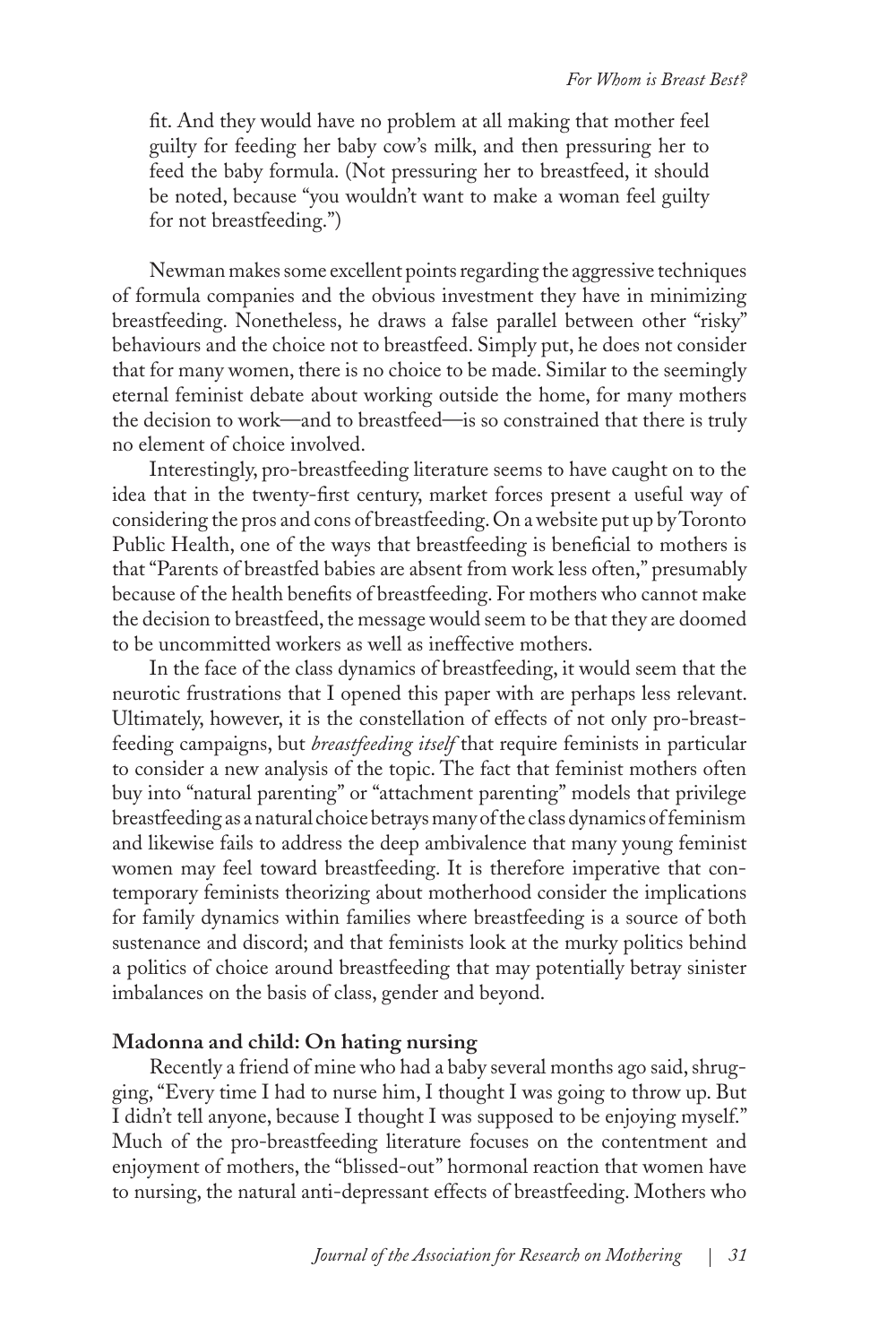do not experience the beatific splendour of breastfeeding (particularly in situations where there are no obvious barriers such as extreme pain) can often feel unnatural. Ayun Halliday, author of *The Big Rumpus* (2002), recently organized a "virtual book tour" for the UK release of that book. The book was reviewed and discussed on a number of weblogs. Strikingly, it was the following passage on which many reviewers chose to focus:

Shortly after moving to New York, I decided I'd better make a plan in case I got pushed in front of a subway train. I'd read a grisly short story a former transit cop had published in *Esquire* on this subject…. In the cop's story, the pressure of the train squashing the woman against the platform acts as a temporary tourniquet, keeping her alive just long enough to identify the purse snatcher who gave her that fatal shove. It was tawdry, all right, but it stuck with me. Waiting for the train, I wondered what I would say if I were pinned between the train and the platform with just minutes to live. Not long after Inky's birth it hit me. If I ever had the misfortune to be flung in the path of an oncoming train, I could instruct the gaping herd to bring me my baby. "I want to feed her one last time. Don't bother with the sarong, boys!"… I never managed to explain why Inky hadn't gone flying under the train with me. Maybe her backpack came with a special ejection seat. It wasn't important. All that mattered to me was a good death and the chance to feed my baby one last time. (186)

Blogger Julia of "Here be Hippogriffs" gives the following response:

I breastfed Patrick. After three weeks of cracked bleeding nipples, numerous infections, and much weeping and gnashing of the teeth (mine) it got better and we persevered and it was fine. But, to borrow a fantasy from *The Big Rumpus*, would I have asked to nurse Patrick one final time if I found myself fatally pinned between a subway car and the platform? No. I would have asked for some goddamned morphine or, failing its ready availability, one last Camel Light now that I would no longer need to worry about cancer or setting a poor example for my son. Reading Ayun's paean to breastfeeding made me feel... inadequate. About something we had both done but I was suddenly afraid that I had not sufficiently enjoyed! How ridiculous is that? (August 7, 2006)

Perhaps it *is* ridiculous. But perhaps, instead, it is part of the insidious position that it is not enough to breastfeed. In order to be truly natural, one must not only breastfeed, one must derive pleasure from the activity of nursing. And despite the rhetoric of how breastfeeding is best for *both* babies and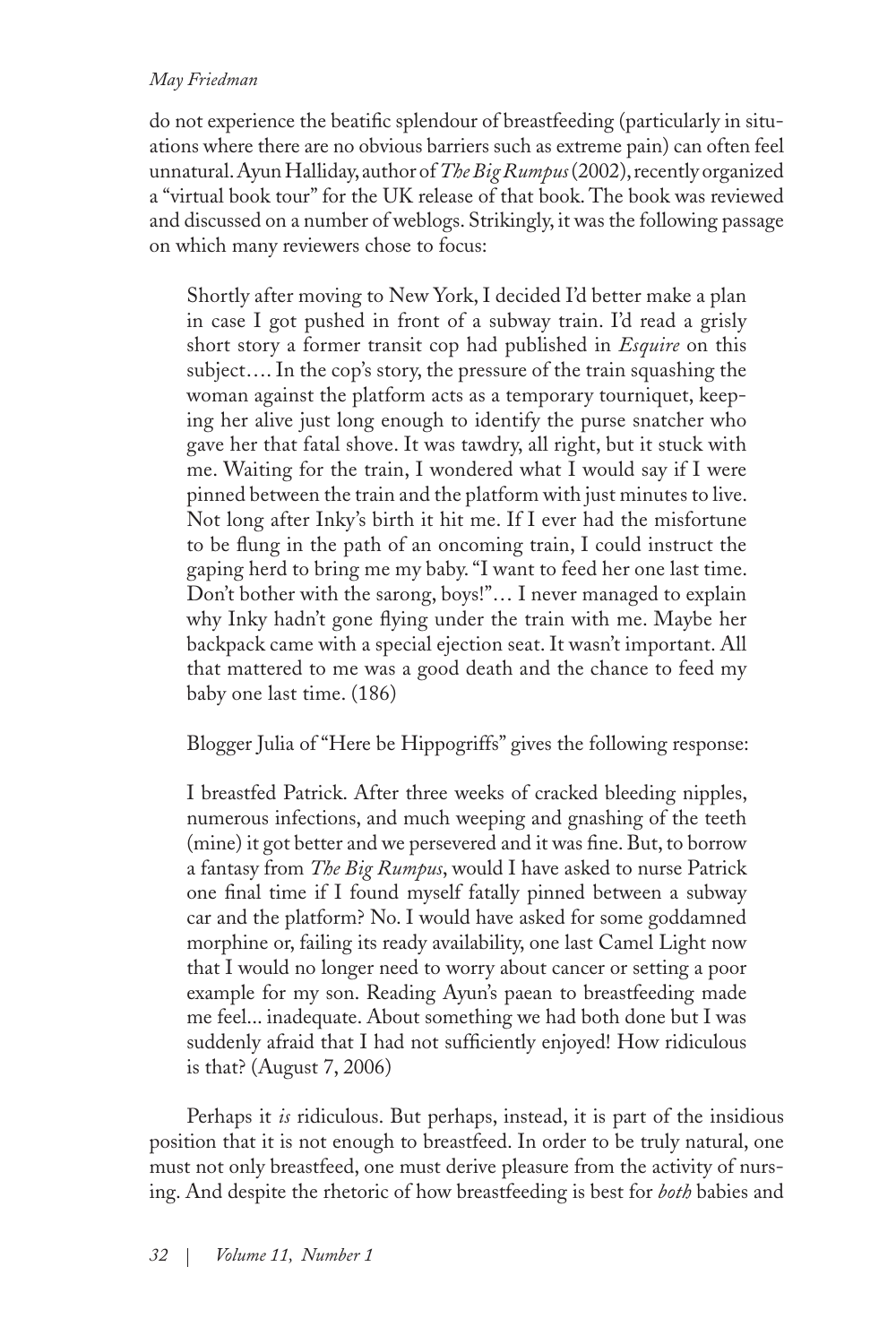their mothers, it would seem that we should enjoy breastfeeding precisely *because* of its sacrifice. We should enjoy breastfeeding in the same way we should enjoy motherhood, not despite, but *because* of its child-centeredness, because of all the ways we must put aside our selves. How can we begin to reconcile this model with feminist ideals? This is at the heart of the challenge of dealing with breastfeeding: in a liberal individualistic society, we have been taught that we have certain rights. The notion of personal freedom is meant to be emblematic of Western women in the new millennia. When a woman mothers someone with his or her *own* rights, however, there is a fundamental contradiction. In my estimation, nowhere is this contradiction more obvious than with respect to breastfeeding. Breastfeeding is undoubtedly beneficial to babies. But unless pro-breastfeeding messages begin to acknowledge that there are many women for whom breastfeeding is, at worst, impossible or, at best, unpleasant, then the message that I take away from such campaigns is simply that to be a good mother, I must subsume myself to my children. Furthermore, I must enjoy it.

#### **But I'll never know…**

Some time back I mentioned that I was curious about the ways that *not* nursing would affect the gender dynamics of parenting in my home. The arrival of baby number two would appear, then, to provide a great opportunity for research. We've got our control kid and now we can do the experiment properly, no? No. Because despite my ambivalence, I went on to nurse Noah for almost two years. And now baby Molly is here, and guess what? *She* hates bottles, too! So why *didn't* I simply wean my babes to formula? Why did I begin this dance of dependency afresh with my second child, knowing all that I know? I suppose that on some intrinsic level, I *do* believe that their need for nutrition trumps all of my concerns. Breastfeeding is where I realize, on the most visceral level, that the model of liberal individualism is bullshit, that the contemporary value of personal freedom cannot ever be realized without a cost. Their needs *do* trump mine, and I couldn't, and can't justify not giving them the benefits of breastmilk despite my ambivalence. I hasten to add, however, that this implies no judgment of anyone who, for whatever reason, chooses *not* to breastfeed. Breastfeeding involves our bodies and our autonomy: it must involve our consent. When I read Dr. Newman's treatise on guilt, I worry that it is not far removed from another child-centered debate that privileges children—fetuses—over the bodies and autonomy of their mothers. With that debate (and by now it must be clear that I am referring to abortion), feminists asserted a woman's right to choose, without caveats, without justifications, without judgment. When it comes to breastfeeding, however, the feminist response is oddly silent. Is it because we've betrayed the sisterhood by choosing to procreate? What would a feminist response to the politics of nursing that based itself on some of the rhetoric around abortion look like? And would such a politically loaded response simply maintain stereotypes about fire-breathing,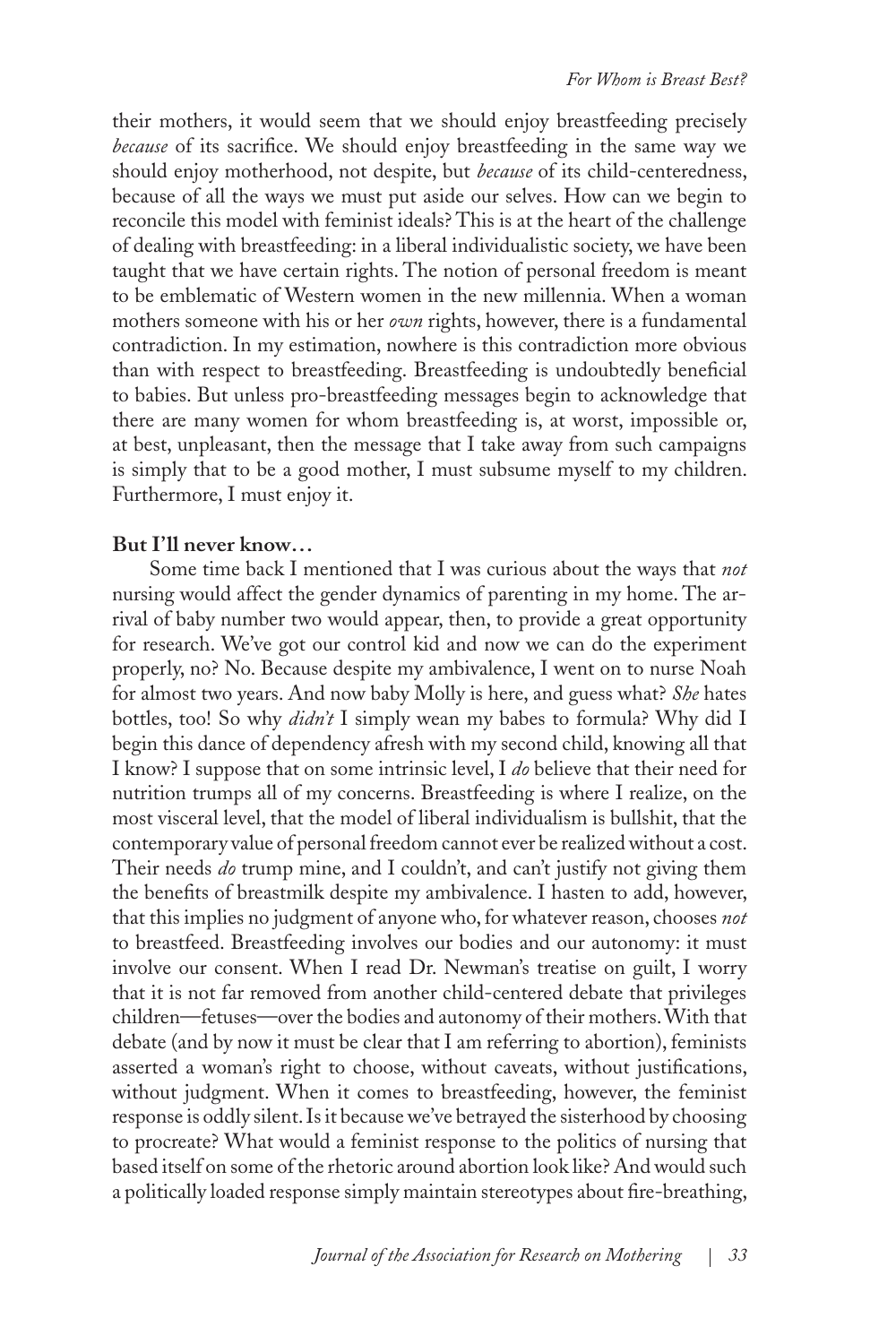baby-eating feminists? Or would it potentially provide a basis for the type of analysis, on the basis of power and privilege, gender, class and more, that we sorely need to apply to a discussion of breastfeeding as we move forward into the twenty-first century?

# **Conclusions**

The other day, I opened the trunk of my car and found that my son's rubber ball had sprung a leak and lay there, squashed and lumpy. I stood there for awhile—I'm tired these days, and not moving all that quickly—and thought, "Huh. What does this remind me of?" After a while, it came to me, and I thought, "Gosh, I hate breastfeeding."

I don't hate breastfeeding. Aesthetics aside, I have come to find the lovely moments of nursing my babies. What I do hate is the view of breastfeeding that eliminates all the shades of grey from my experiences, that allows me, as a breastfeeder, only to be a crunchy, groovy Earth-Mama who gives my kids the world and myself and likes it every day. I hope that we have made some headway in recognizing the profound ambiguity and ambivalence of mothering in general. Isn't it time that we extend that analysis to breastfeeding? The concern from pro-breastfeeding advocates is that if we allow women to choose to breastfeed *despite* everything, to acknowledge the health benefits for our babies, but to also acknowledge the class and gender implications of breastfeeding, and to struggle with the individual costs and stressors of each nursing relationship, women will choose *not* to breastfeed. So we minimize any potential inconvenience and stress only the positive. Toronto Public Health informs us that "Breastfeeding helps mothers respond better to stress." That may be true for some women. Personally, I think that an acknowledgement of the stressors associated with breastfeeding, an honest outlook that suggests that breastfeeding may be a pain in the ass, but that it may be, nonetheless, worth it, would result in *higher* rates of sustained nursing. Certainly such an approach would allow *me* to "respond better to stress." In the meantime, I'll continue my campaign to be a grouchy nurser in aid of those shades of grey.

# **References**

- Halliday, Ayun. 2002. *The Big Rumpus: A Mother's Rale from the Rrenches.* New York: Seal Press.
- Julia/Here be Hippogriffs: Book Tour. Aug. 7, 2006. Retrieved August 9, 2006 from <http://julia.typepad.com/julia/2006/08/welcome\_to\_day\_.html>
- Kantor, Jodi. 2006. "On the Job, Nursing Mothers Find a 2-Class System." *New*  York Times September 1: A1. Retrieved Sept. 4, 2006 from <http://www. nytimes.com/2006/09/01/health/01nurse.html?ex=1314763200&en=ed 01e9e5900394e2&ei=5088&partner=rssnyt&emc=rss>